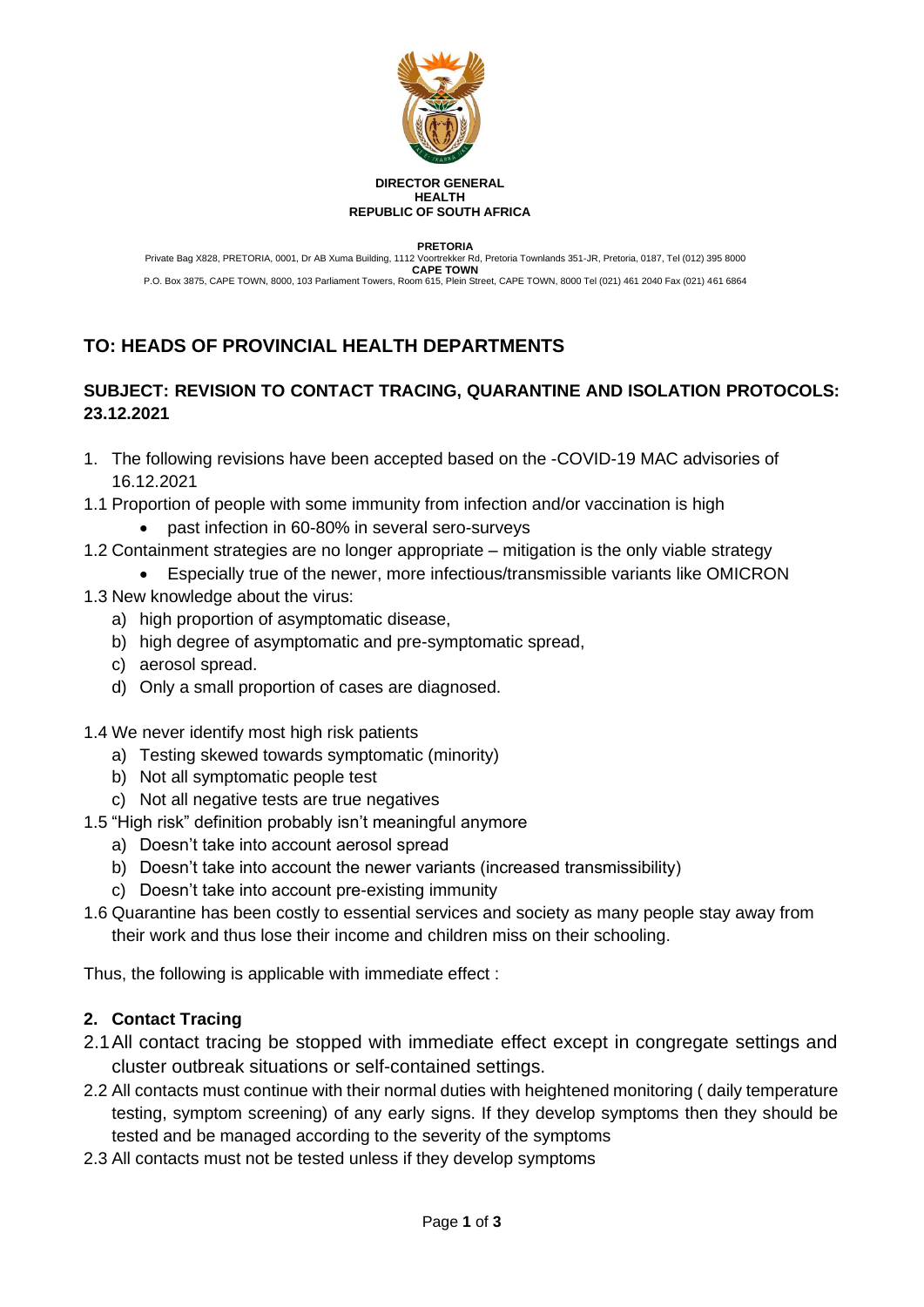## **3. Quarantining for contacts of confirmed cases of Covid -19**

- 3.1 All quarantine is to be stopped with immediate effect
- 3.2 This applies to both vaccinated and unvaccinated contacts
- 3.3 No testing for Covid -19 is required irrespective of the risk exposure unless the contact becomes symptomatic

#### **4. Isolation**

.

- Isolation rules are applicable to both vaccinated and unvaccinated individuals
- Isolation rules are applicable to high and low risk individuals
- Return to work from Day 10 onwards must as always take into consideration the individual's clinical status. Only those patients well enough to work should do so.

### *4.1 Asymptomatic Individuals*

- a) No isolation period required
- b) To do self-observation for 5-7 days for development of any symptoms with enhanced precautions including avoiding attending settings where many people gather, mask wearing and social distancing.

#### *4.2 Mild disease*

Mild diseases refers to persons who have symptoms and have tested positive but who do not require hospitalization. do not have shortness of breath, dyspnoea or abnormal chest imaging.

Mild disease symptoms and signs include but are not limited to the following: fever, cough, sore throat, malaise, headache, muscle pain, nausea, vomiting, diarrhoea, loss of taste and smell.

- a) Isolation period is maintained at 8 days.
- b) The person in this category must wear a mask at all times (even at home, work and all public spaces) for the duration of the 8 days period of isolation.
- c) Where a health care worker returns to work after Day 8 such a worker must wear a N95 mask at all times and must at all times avoid contacts with extremely high risk patients (especially severely immune-compromised patients).
- d) There is no need for Covid-19 test (either PCR or antigen test) be performed prior to returning to work after 8 days isolation period.
- e) For mild cases, isolation beyond 8 days must be supported by the medical report

### *4.3 Severe Disease:*

- a) Severe disease refers to persons who test positive and have exacerbated symptoms i.e shortness of breath, dyspnoea, chest pain and abnormal chest imaging and who require hospitalisation to manage the clinical presentation.
- b) Isolation period is maintained at 10 days after clinical stability is achieved
- c) The person in this category must wear a mask at all times (even at home, work and all public spaces) for the duration of the 10 days period of isolation.
- d) Where a health care worker returns to work after Day 10, such a worker must wear a N95 mask at all times and must at all times avoid contacts with extremely high risk patients (especially severely immune-compromised patients).